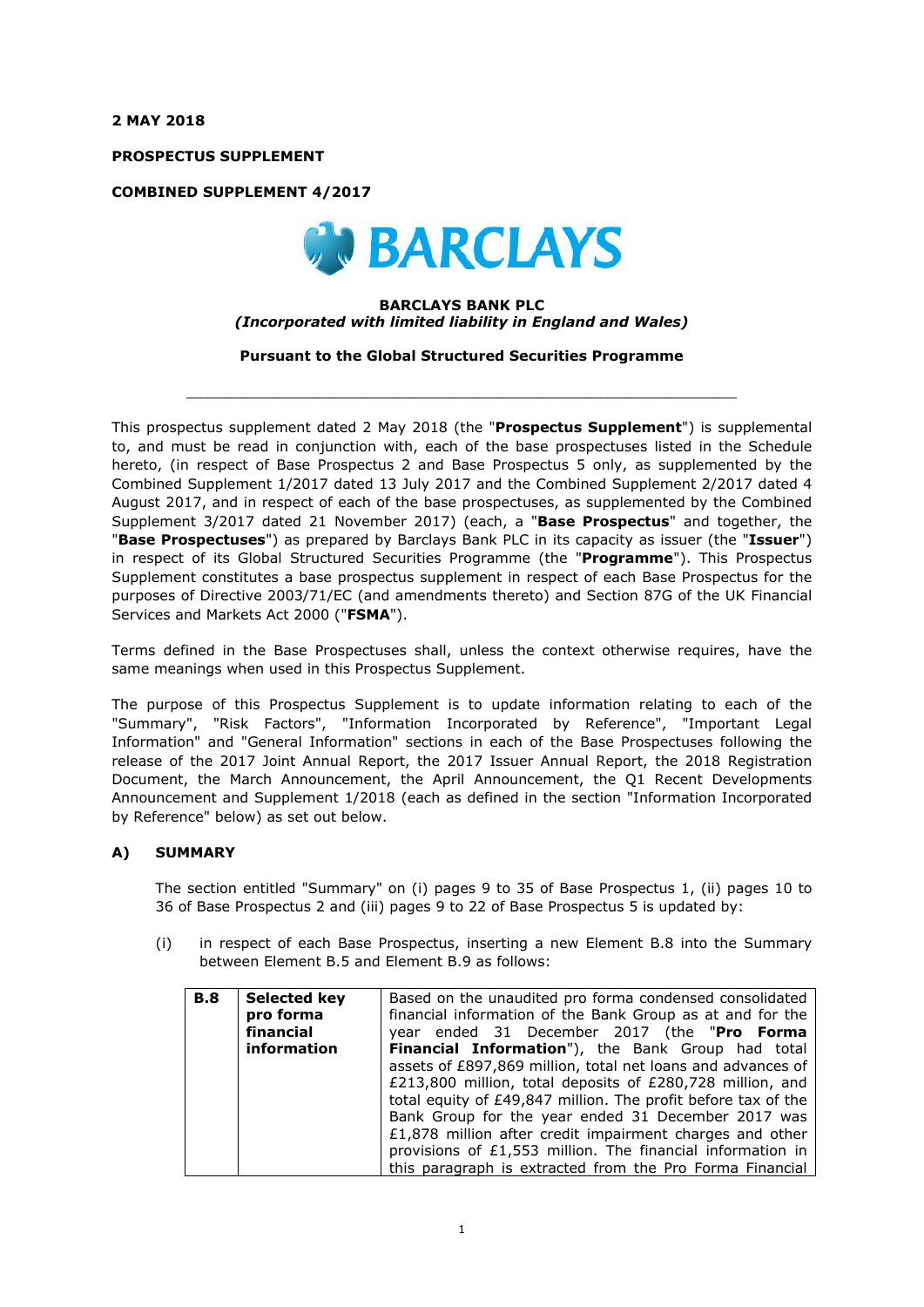| Information.                                                                                                                                                                                      |
|---------------------------------------------------------------------------------------------------------------------------------------------------------------------------------------------------|
| The Pro Forma Financial Information, because of its<br>nature, addresses a hypothetical situation and does not,<br>therefore, represent the Bank Group's actual financial<br>position or results. |

(ii) in respect of each Base Prospectus, deleting all of the information currently appearing in the third column of Element B.12 and replacing it with the following:

> "Based on the Bank Group's audited financial information for the year ended 31 December 2017, the Bank Group had total assets of £1,129,343 million (2016: £1,213,955 million), total net loans and advances of £401,762 million (2016: £436,417 million), total deposits of £467,332 million (2016: £472,917 million), and total equity of £65,734 million (2016: £70,955 million) (including noncontrolling interests of £1 million (2016: £3,522 million)). The profit before tax of the Bank Group for the year ended 31 December 2017 was £3,166 million (2016: £4,383 million) after credit impairment charges and other provisions of £2,336 million (2016: £2,373 million). The financial information in this paragraph is extracted from the audited consolidated financial statements of the Issuer for the year ended 31 December 2017.

> Not Applicable: save for the implementation of the Scheme as disclosed in the section 'Ring Fencing Transfer Scheme' of Element B.13, there has been no significant change in the financial or trading position of the Bank Group since 31 December 2017.

> There has been no material adverse change in the prospects of the Issuer since 31 December 2017."

(iii) in respect of each Base Prospectus, deleting all of the information currently appearing in the third column of Element B.13 and replacing it with the following:

#### "Ring-Fencing Transfer Scheme

On 9 March 2018 the Group was granted approval from the Prudential Regulation Authority and the High Court of Justice of England and Wales to implement the "ring-fencing" of its day-to-day banking services of the Group using a legal process called a Ring Fencing Transfer Scheme (the **"Scheme**") under Part VII of the Financial Services and Markets Act 2000.

The Group has implemented the Scheme and established the ring-fenced bank, Barclays Bank UK PLC on 1 April 2018. This entity will operate alongside, but have the ability to take decisions independently from, the Issuer as part of the Group under Barclays PLC.

### Settlement with the United States Department of Justice ("**DoJ**") in relation to residential mortgage-backed securities

The Group has reached a settlement with the DoJ to resolve the civil complaint brought by the DoJ in December 2016 relating to residential mortgage-backed securities sold by the Group between 2005 and 2007.

The Group has agreed to pay a civil monetary penalty of \$2,000 million (£1,420) million), which will be recognized in the first quarter of 2018.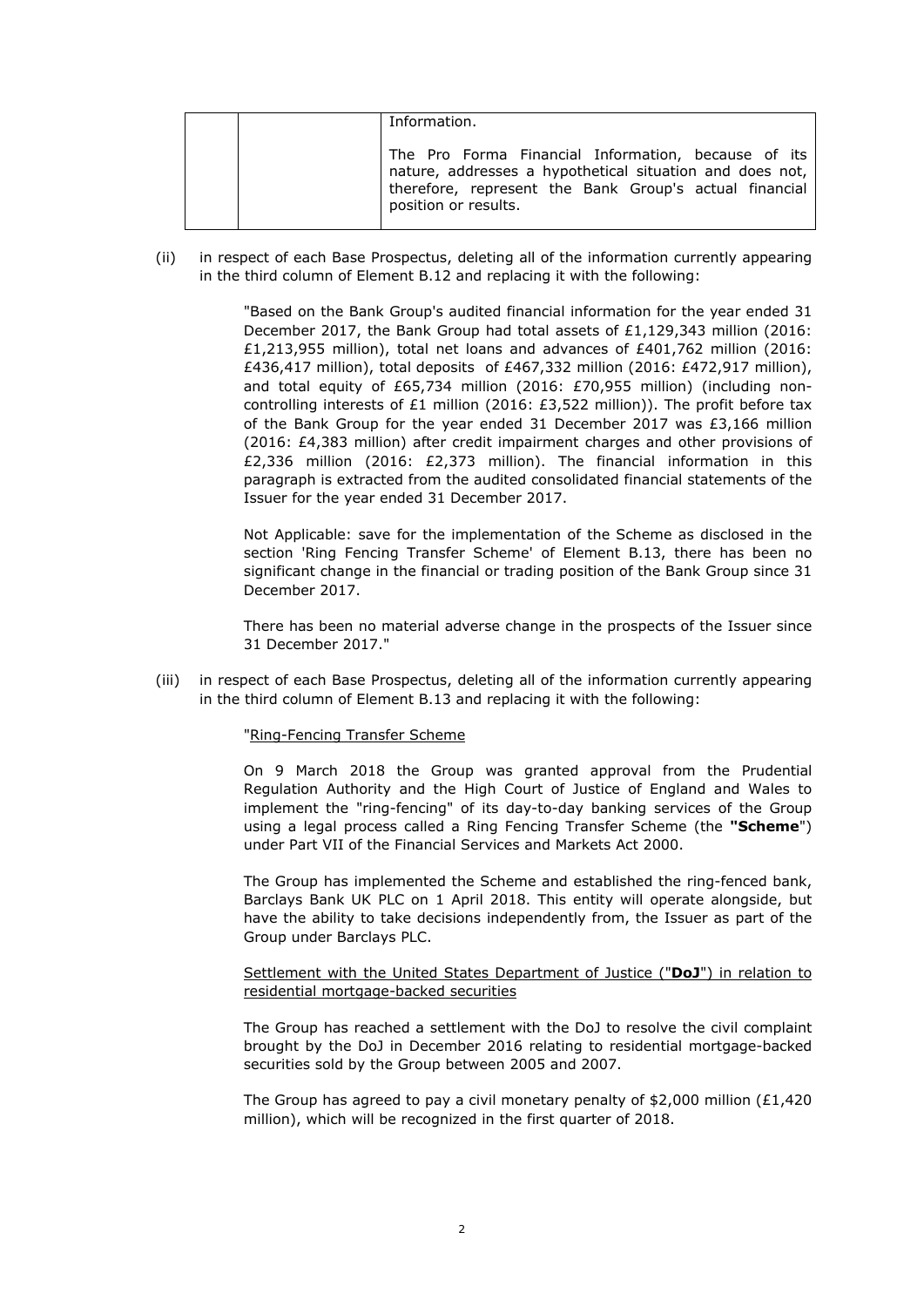The settlement resolves all actual and potential civil claims by the DoJ relating to the Group's securitisation, underwriting and sale of mortgage-backed securities in the period 2005-2007."

(iv) in respect of each Base Prospectus, deleting all of the information currently appearing in the third column of Element B.15 and replacing it with the following:

> "The Bank Group is a global consumer and wholesale bank offering products and services across personal, corporate and investment banking and wealth management, with a strong presence in the UK and the US."

(v) in respect of Base Prospectus 1 only, deleting all of the information currently appearing in the third column of Element B.17 and replacing it with the following:

> "The short-term unsecured obligations of the Issuer are rated A-1 by Standard & Poor's Credit Market Services Europe Limited, P-1 by Moody's Investors Service Ltd. and F1 by Fitch Ratings Limited and the long-term unsecured unsubordinated obligations of the Issuer are rated A by Standard & Poor's Credit Market Services Europe Limited, A2 by Moody's Investors Service Ltd. and A by Fitch Ratings Limited. A specific issue of Securities may be rated or unrated."

(vi) in respect of each Base Prospectus, deleting all of the information currently appearing in the third column of Element D.2 and replacing it with the following:

> The risks described below are material risks that senior management has identified with respect to the Group. In connection with the planned implementation in the first half of 2018 of ring-fencing certain of the Group's UK businesses, the Issuer will transfer what are materially the assets and business of the Barclays UK division to another subsidiary of the Group, Barclays Bank UK PLC (the "**UK Ring-fenced Bank**"). Senior management expects that upon this transfer the material risks with respect to the Bank Group will be the same in all material respects as those risks with respect to the Group.

> The Issuer classifies eight risks as "**Principal Risks**": (1) Credit Risk; (2) Market Risk; (3) Treasury and Capital Risk; (4) Operational Risk; (5) Model Risk; (6) Conduct Risk; (7) Reputation Risk; and (8) Legal Risk (each a "**Principal Risk**"). Material risks to the Group and their impact are described below in the sections (i) material existing and emerging risks potentially impacting more than one Principal Risk and (ii) material existing and emerging risks impacting individual Principal Risks.

### **(i) Material existing and emerging risks potentially impacting more than one Principal Risk**

### **Business conditions, general economy and geopolitical issues**

The Group offers a broad range of services, including to retail, institutional and government customers, in a large number of countries. The breadth of these operations means that deterioration in the economic environment, or an increase in political instability in countries where the Group is active, or in any systemically important economy, could adversely affect the Group's operating performance, financial condition and prospects.

## **Interest rate rises adversely impacting credit conditions**

To the extent that central banks increase interest rates particularly in the Group's main markets, in the UK and the US, there could be an impact on consumer debt affordability and corporate profitability. While interest rate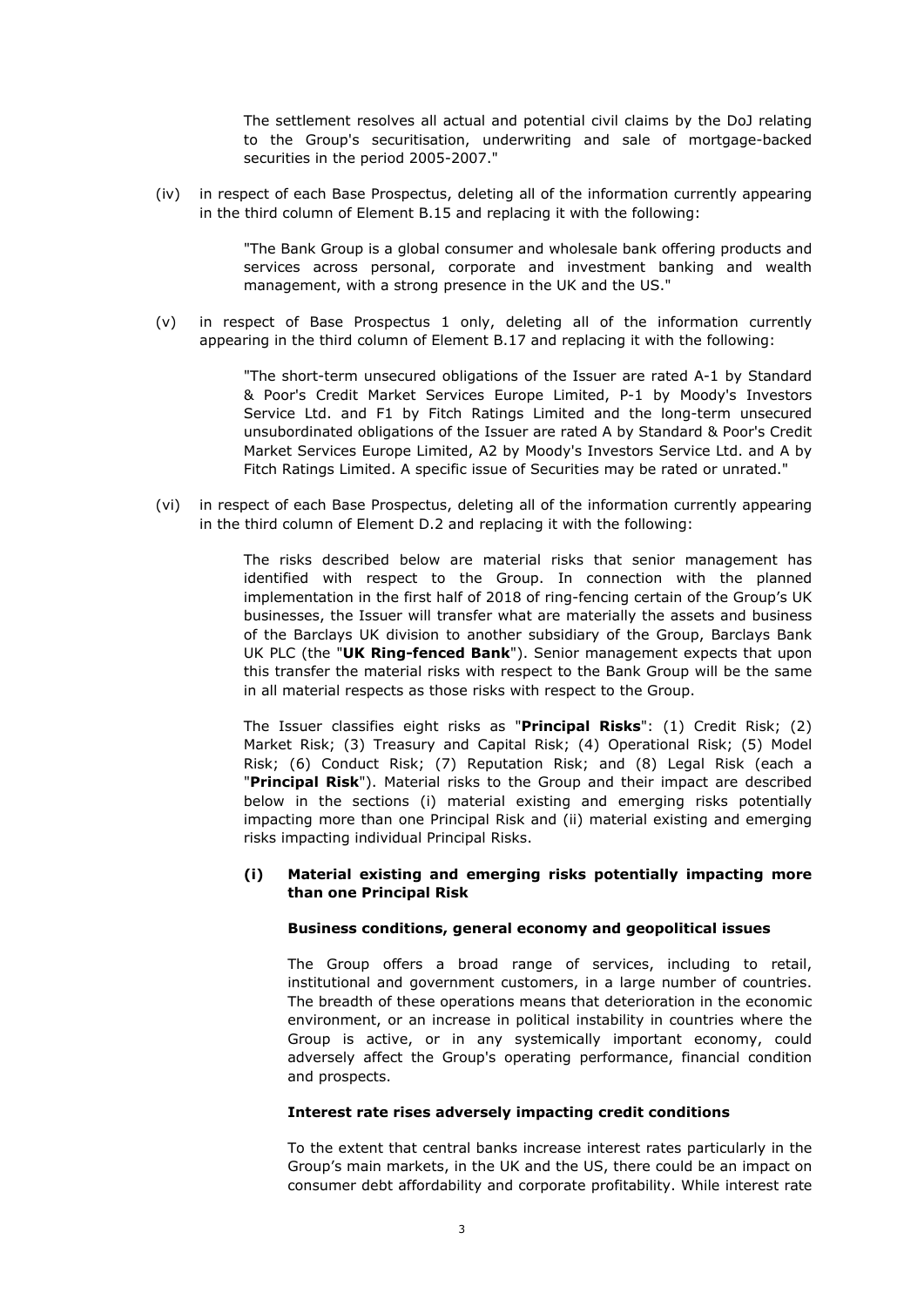rises could positively impact the Group's profitability, as retail and corporate business income may increase due to margin de-compression, future interest rate increases, if larger or more frequent than expectations, could cause stress in the loan portfolio and underwriting activity of the Group. Higher credit losses driving an increased impairment allowance would most notably impact retail unsecured portfolios and wholesale non- investment grade lending.

Interest rates rising faster than expected could also have an adverse impact on the value of high quality liquid assets which are part of the Group Treasury function's investment activity that could consequently create more volatility through the Group's available for sale reserves than expected.

### **Process of UK withdrawal from the European Union**

The uncertainty and increased market volatility following the UK's decision to leave the EU in 2019 is likely to continue until the exact nature of the future trading relationship with the EU becomes clear. The potential risks associated with an exit from the EU include:

- Increased market risk with the impact on the value of trading book positions;
- Potential for credit spread widening for UK institutions which could lead to reduced investor appetite for the Group's debt securities, which could negatively impact the cost of and/or access to funding;
- Changes in the long-term outlook for UK interest rates which may adversely affect International Accounting Standards 19 pension liabilities and the market value of equity investments funding those liabilities;
- Increased risk of a UK recession with lower growth, higher unemployment and falling UK house prices. This would negatively impact a number of the Group's portfolios;
- Changes to current EU "Passporting" rights which will likely require adjustments to the current model for the Group's cross-border banking operation which could increase operational complexity and/or costs;
- The ability to attract, or prevent the departure of, qualified and skilled employees may be impacted by the UK's future approach to the EU freedom of movement and immigration from the EU countries; and
- The legal framework within which the Group operates could change and become more uncertain as the UK takes steps to replace or repeal certain laws currently in force, which are based on EU legislation and regulation.

## **Regulatory change agenda and impact on business model**

The Group remains subject to ongoing significant levels of regulatory change and scrutiny in many of the countries in which it operates (including, in particular, the UK and the US). A more intensive regulatory approach and enhanced requirements together with the uncertainty (particularly in light of the UK's decision to withdraw from the EU) and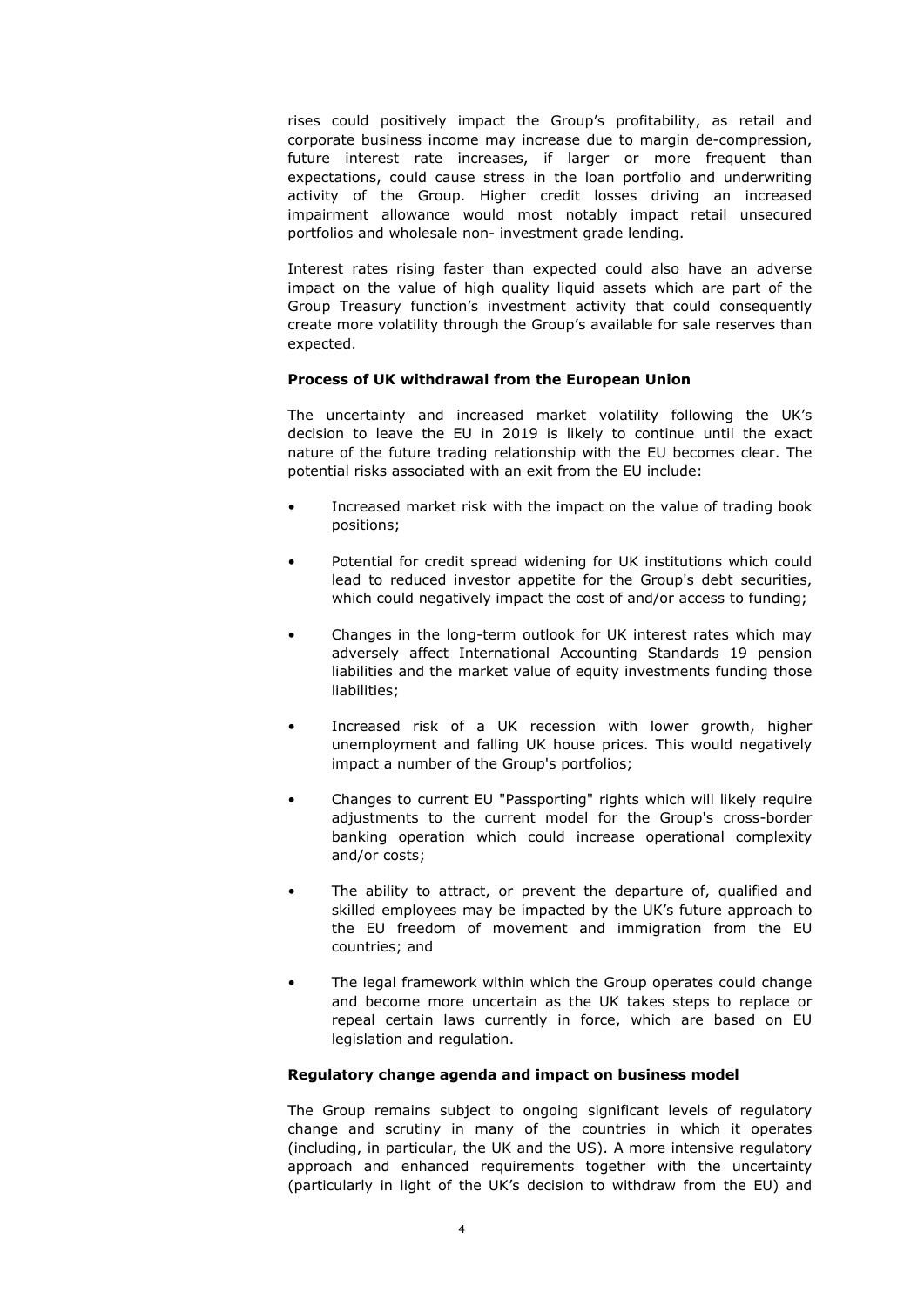potential lack of international regulatory coordination as enhanced supervisory standards are developed and implemented may adversely affect the Group's business, capital and risk management strategies and/or may result in the Group deciding to modify its legal entity structure, capital and funding structures and business mix, or to exit certain business activities altogether or not to expand in areas despite otherwise attractive potential.

### **Certain potential consequences of ring-fencing to the Issuer**

In connection with the planned implementation in the first half of 2018 of ring-fencing certain of the Group's businesses, the Issuer will transfer what are materially the assets and business of the Barclays UK division to another subsidiary of the Group, the UK Ring-fenced Bank. Senior management expects that upon this transfer, the material risks with respect to the Bank Group will be the same in all material respects as those risks with respect to the Group. However, senior management has identified certain potential differences in risks with respect to the Bank Group as compared to risks to the Group.

The transfer of the assets and liabilities of the Barclays UK division from the Issuer will mean that the Bank Group will be less diversified than the Group as a whole.

The Issuer will not be the parent of the UK Ring-fenced Bank and thus will not have recourse to the assets of the UK Ring-fenced Bank.

The implementation of ring-fencing may adversely affect the market value and/or liquidity of the Securities.

## **(ii) Material existing and emerging risks impacting individual Principal Risks**

**Credit risk:** The risk of loss to the Group from the failure of clients, customers or counterparties, including sovereigns, to fully honour their obligations to the Group, including the whole and timely payment of principal, interest, collateral and other receivables. The Group may suffer financial loss if any of its customers, clients or counterparties fails to fulfil their contractual obligations to the Group.

**Market risk:** The risk of a loss arising from potential adverse changes in the value of the Group's assets and liabilities from fluctuation in market variables including, but not limited to, interest rates, foreign exchange, equity prices, commodity prices, credit spreads, implied volatilities and asset correlations. The Group's trading business is generally exposed to a prolonged period of elevated asset price volatility, particularly if it negatively affects the depth of marketplace liquidity.

**Treasury and capital risk:** The risk that the Group (i) is unable to meet its contractual or contingent obligations or that it does not have the appropriate amount, tenor and composition of funding and liquidity to support its assets, (ii) has an insufficient level or composition of capital to support its normal business activities and to meet its regulatory capital requirements, or (iii) is exposed to capital or income volatility because of a mismatch between the interest rate exposures of its assets and liabilities. The Group may not be able to achieve its business plans due to, among other things: a) being unable to maintain appropriate capital ratios; b) being unable to meet its obligations as they fall due; c) rating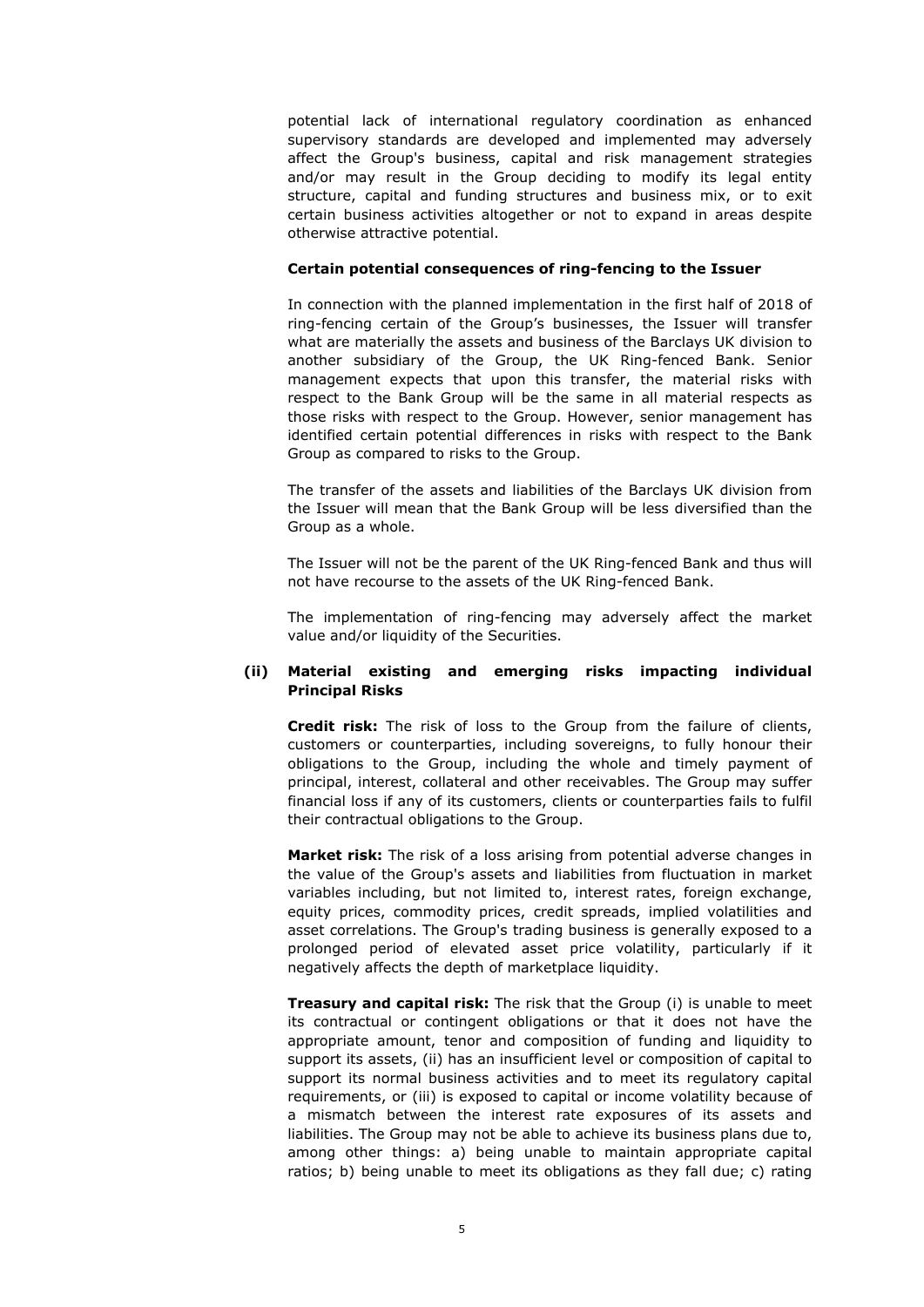agency downgrades; d) adverse changes in foreign exchange rates on capital ratios; e) adverse movements in the pension fund; and f) nontraded market risk/interest rate risk in the banking book.

**Operational risk:** The Group is exposed to many types of operational risk. These include: (i) the risk of failing to adequately manage the threat of cyber attacks and to continually evolve enterprise security and provide an active cyber security response capability could result in increased fraud losses, inability to perform critical economic functions, customer detriment, potential regulatory censure and penalty, legal liability, reduction in shareholder value and reputational damage; (ii) the risk of loss of or disruption to the Group's business processing, whether arising through impacts on technology systems, real estate services, personnel availability or the support of major suppliers, and which may result in significant customer detriment, cost to reimburse losses incurred by the Group's customers, potential regulatory censure or penalty, and reputational damage; (iii) to the extent that the Group depends on suppliers for the provision of many of its services and the development of future technology driven product propositions, there is a risk that client information or critical infrastructures is not adequately protected, the potential for a negative impact on the Group's ability to continue to provide services that are material to the Group following a failure by any such supplier and the potential for increased losses, inability to perform critical economic functions, customer detriment, potential regulatory censure and penalty, legal liability and reputational damages upon a failure to adequately manage outsourcing risk; (iv) the risk of material errors in operational processes, including payments, which could disadvantage the Group's customers, clients or counterparties and could result in regulatory censure and penalties, legal liability, reputational damage and financial loss by the Group; (v) the risk of a failure to closely monitor risk exposure to new and emergent technology, which could lead to customer detriment, loss of business, regulatory censure, missed business opportunity and reputational damage; (vi) the risk of fraudulent and other internal and external criminal activities, which could result in high profile material losses together with regulatory censure, penalties and significant reputational damage; (vii) the risk of the inability to hire and retain appropriately qualified employees, which could negatively impact the Group's financial performance, control environment and level of employee engagement as well as the disenfranchisement of certain customer groups, customer detriment and reputational damage; (viii) the risk that the Group failing to comply with tax laws and practices or managing its tax affairs in an appropriate manner, which could lead to losses due to additional tax charges, other financial costs or reputational damage; (ix) the risk that of incorrect judgements being exercised, or incorrect estimates or assumptions being used, in relation to International Financial Reporting Standards, which could result in significant loss to the Group, beyond what was anticipated or provided for; and (x) the risk of failing to accurately collect and maintain the large volumes of data (including personally identifiable information, intellectual property, and financial data) that the Group holds and to protect it from breaches of confidentiality and interference with its availability, which could lead to loss or unavailability of data and data integrity issues and could result in regulatory censure, legal liability and reputational damage.

**Model risk:** The risk of the potential adverse consequences from financial assessments or decisions based on incorrect or misused model outputs and reports. Models are, by their nature, imperfect and incomplete representations of reality because they rely on assumptions and inputs,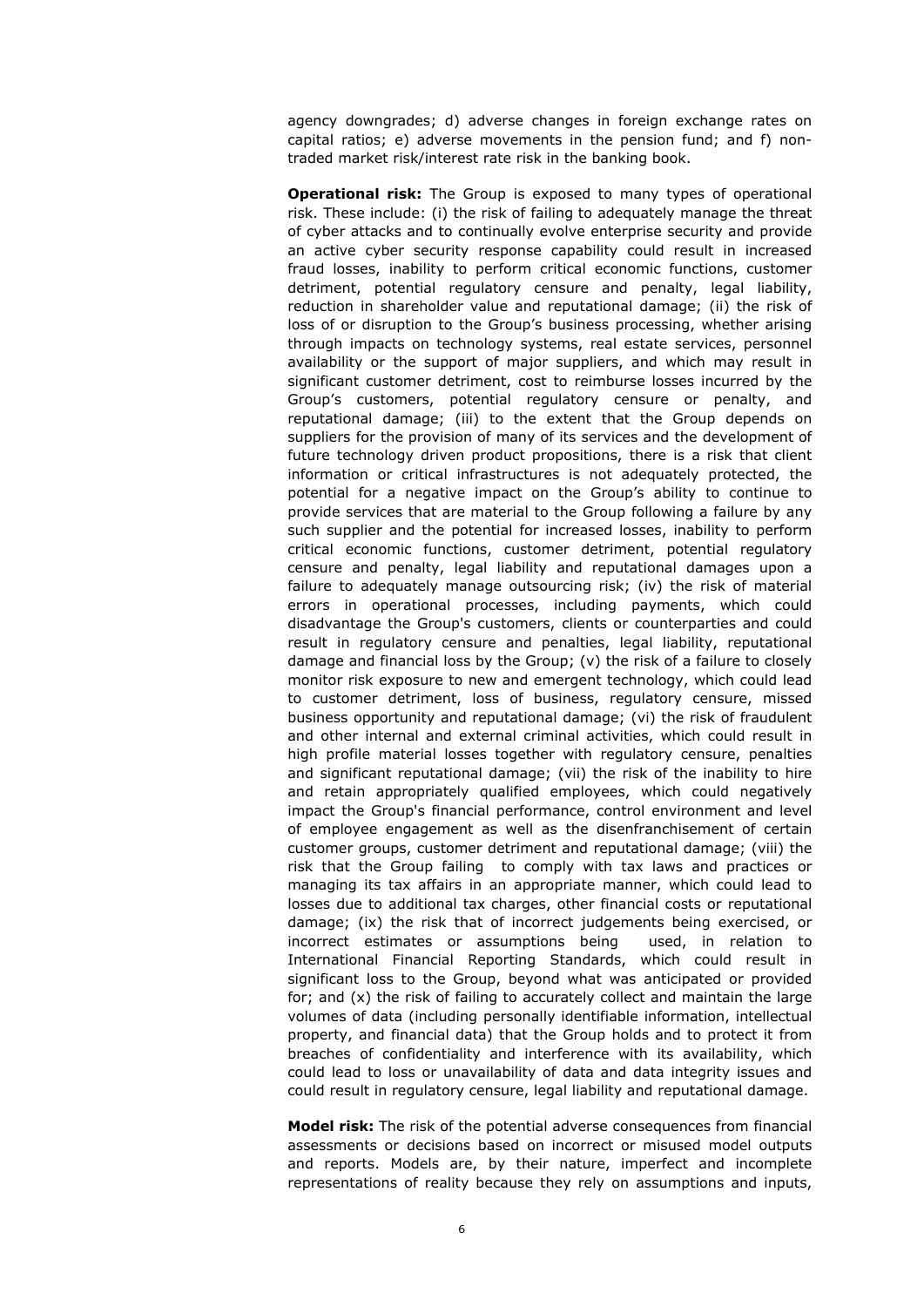and so they may be subject to errors affecting the accuracy of their outputs. Models may also be misused. Model errors or misuse may result in the Group making inappropriate business decisions and being subject to financial loss, regulatory risk, reputational risk and/or inadequate capital reporting.

**Conduct risk:** The risk of detriment to customers, clients, market integrity, competition or the Group from the inappropriate supply of financial services, including instances of wilful or negligent misconduct. Ineffective product governance, could lead to poor customer outcomes, as well as regulatory sanctions, financial loss and reputational damage. The Group may be adversely affected if it fails to effectively mitigate the risk that its employees or third parties facilitate, or that its products and services are used to facilitate financial crime (money laundering, terrorist financing, bribery and corruption and sanctions evasion). Failure to protect personal data can lead to potential detriment to the Group's customers and clients, reputational damage, regulatory sanctions and financial loss, which under the new EU Data Protection Regulation may be substantial. Failure to meet the requirements and expectations of the UK Senior Managers Regime, Certification Regime and Conduct Rules may lead to regulatory sanctions, both for the individuals and the Group.

**Reputation risk:** The risk that an action, transaction, investment or event will reduce trust in the Group's integrity and competence by clients, counterparties, investors, regulators, employees or the public.

**Legal risk and legal, competition and regulatory matters:** The risk of loss or imposition of penalties, damages or fines from the failure of the Group to meet its legal obligations including regulatory or contractual requirements. Legal disputes, regulatory investigations, fines and other sanctions relating to conduct of business and breaches of legislation and/or regulations may negatively affect the Group's results, reputation and ability to conduct its business. Legal outcomes can arise as a consequence of legal risk or because of past and future actions, behaviours and business decisions as a result of other Principal Risks."

## **B) RISK FACTORS**

The section entitled "Risk Factors" on (i) pages 36 to 67 of Base Prospectus 1, (ii) pages 37 to 72 of Base Prospectus 2 and (iii) pages 23 to 55 of Base Prospectus 5 is updated by:

(i) in respect of each Base Prospectus, deleting the third paragraph of Risk Factor 1 (*Risks associated with the Issuer's ability to fulfil its obligations under the Securities and status of the Securities*) on (i) page 37 Base Prospectus 1, (ii) page 38 of Base Prospectus 2 and (iii) page 24 of Base Prospectus 5 in its entirety and replacing it with the following:

> "These risks are described in the section 'Risk Factors' in the 2018 Registration Document, incorporated by reference into this document – see 'Information Incorporated by Reference'."

(ii) in respect of each Base Prospectus, deleting (i) the fourth paragraph on page 38 of Base Prospectus 1, (ii) the third paragraph on page 39 of Base Prospectus 2 and (iii) the fourth paragraph on page 25 of Base Prospectus 5 in Risk Factor 3 (*Regulatory action in the event a bank or investment firm in the Group (such as the Issuer) is failing or likely to fail could materially adversely affect the value of the Securities*) in their entirety and replacing them with the following: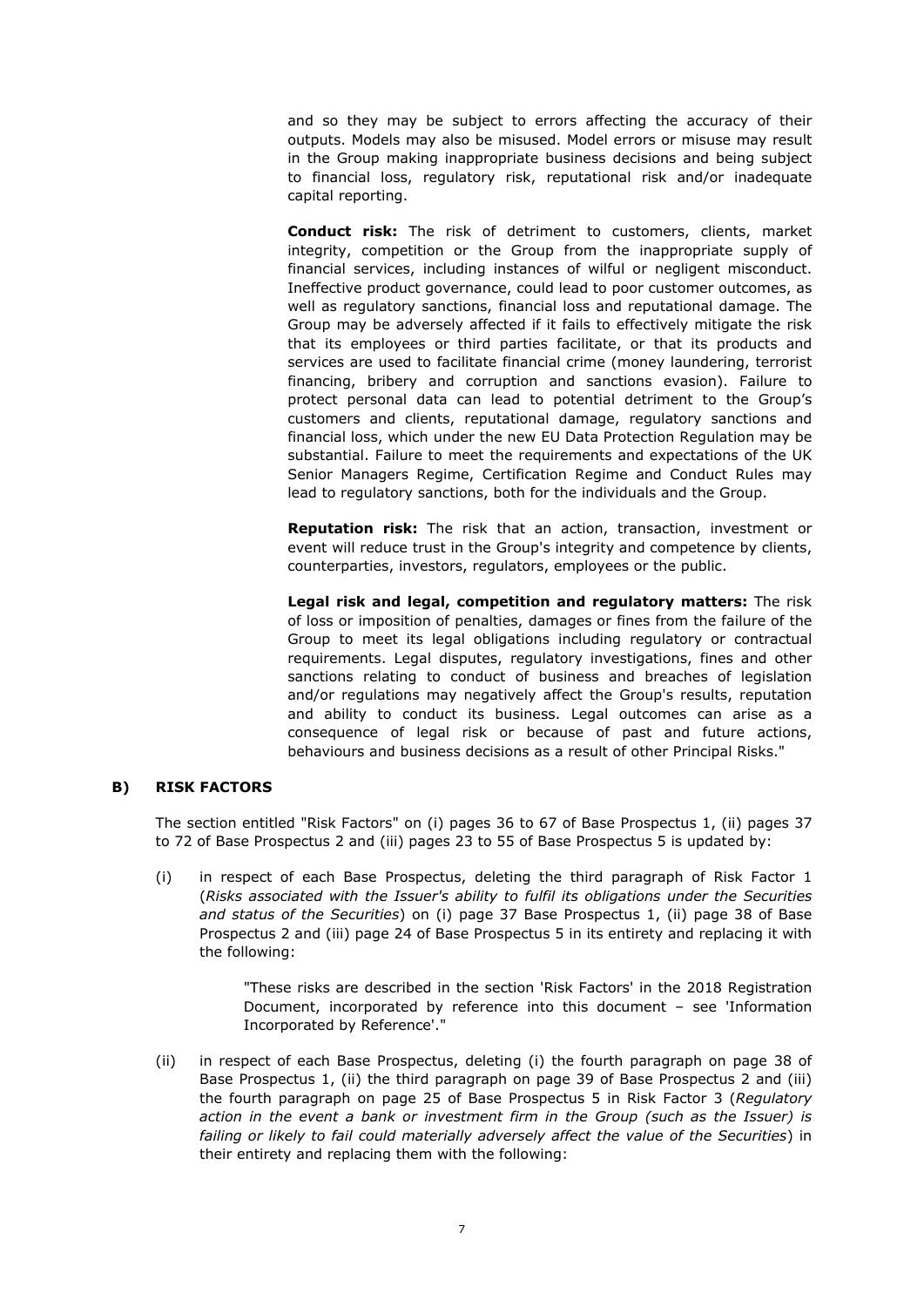"On 23 November 2016, the European Commission published, among other proposals, proposals to amend the BRRD. The majority of these proposals are in draft form and are still subject to the EU legislative process and national implementation. Therefore, it is unclear what the effect of such proposals may be on the Group, the Issuer or the Securities."

(iii) in respect of each Base Prospectus, deleting (i) the tenth and eleventh paragraphs on page 39 of Base Prospectus 1, (ii) the tenth and eleventh paragraphs on page 40 of Base Prospectus 2 and (iii) the eleventh and twelfth paragraphs on page 26 of Base Prospectus 5 in Risk Factor 3 (*Regulatory action in the event a bank or investment*  firm in the Group (such as the Issuer) is failing or likely to fail could materially *adversely affect the value of the Securities*) in their entirety and replacing them with the following:

> "Where the relevant statutory conditions for use of the bail-in tool have been met, the relevant UK resolution authority would be expected to exercise these powers without your consent. Subject to certain exemptions set out in the BRRD (including secured liabilities, bank deposits guaranteed under an EU member state's deposit guarantee scheme, liabilities arising by virtue of the holding of client money, liabilities to other non-group banks or investment firms that have an original maturity of fewer than seven days and certain other exceptions), it is intended that all liabilities of institutions and/or their EEA parent holding companies should potentially be within scope of the bail-in tool. Accordingly, any such exercise of the bail-in tool in respect of the Issuer and the Securities may result in the cancellation of all, or a portion, of the principal amount of, interest on, or any other amounts payable on, the Securities and/or the conversion of the Securities into shares or other securities or other obligations of the Issuer or another person, or any other modification or variation to the terms of the Securities.

> The Banking Act specifies the order in which the bail-in tool should be applied, reflecting the hierarchy of capital instruments under the CRD IV and otherwise respecting the hierarchy of claims in an ordinary insolvency. In addition, the bail-in tool contains an express safeguard (known as 'no creditor worse off') with the aim that shareholders and creditors do not receive a less favourable treatment than they would have received in ordinary insolvency proceedings of the relevant entity. Among other proposals, the amendments to BRRD and CRD IV proposed by the European Commission on 23 November 2016 have amended the creditor hierarchy in respect of certain unsecured debt instruments, although such amendments remain subject to national implementation. The other amendments to BRRD and CRD IV, such as the amendments in relation to minimum requirements for own funds and eligible liabilities ("**MREL**"), are still in draft form and subject to the EU legislative process, therefore it is unclear what the effect of such amendments may be on the Group, the Issuer or the Securities."

(iv) in respect of each Base Prospectus, adding the phrase "the implementation of structural reform;" to the second paragraph of Risk Factor 4 (*A downgrade of the credit rating assigned by any credit rating agency to the Issuer or, if applicable, to the*  Warrants could adversely affect the liquidity or market value of the Securities. Credit *ratings downgrades could occur as a result of, among other causes, changes in the ratings methodologies used by credit rating agencies*) on (i) page 41 of Base Prospectus 1, (ii) page 42 of Base Prospectus 2 and (iii) pages 27 to 28 of Base Prospectus 5, immediately following the words "the level of political support for the industries in which the Issuer operates;".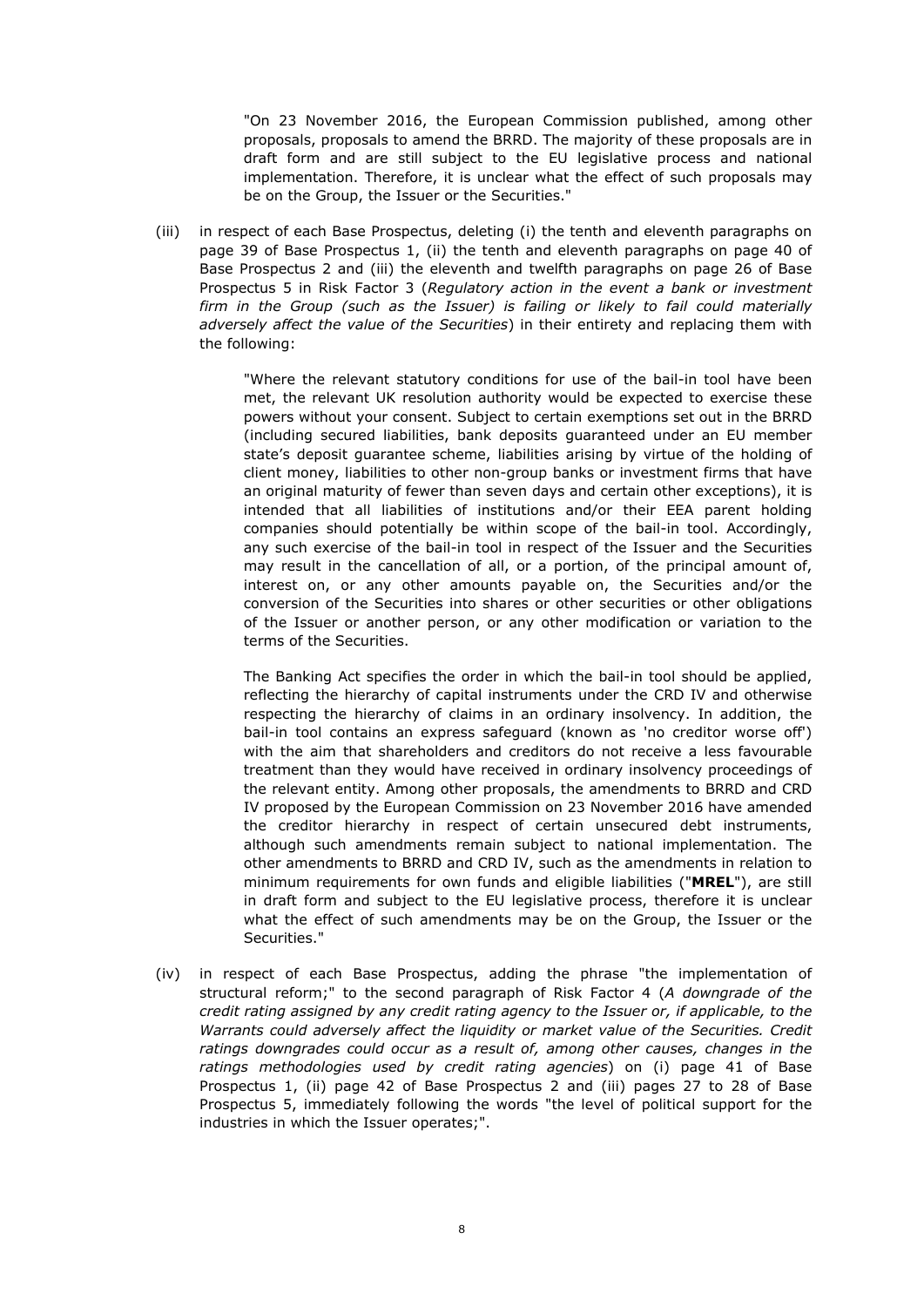## **C) INFORMATION INCORPORATED BY REFERENCE**

The section "Information Incorporated by Reference" on (i) pages 69 to 73 of Base Prospectus 1, (ii) pages 73 to 76 of Base Prospectus 2 and (iii) pages 56 to 59 of Base Prospectus 5 is updated by:

- (i) adding the following documents (the "**Documents**", each a "**Document**") to the list of source documents in paragraph 1 (*Source documents*):
	- (1) the information set out in paragraph (ii) below from the joint Annual Report of Barclays PLC and the Issuer, as filed with the United States Securities and Exchange Commission (the "**SEC**") on Form 20-F on 22 February 2018 in respect of the years ended 31 December 2016 and 31 December 2017 (the "**2017 Joint Annual Report**");
	- (2) the Annual Report of the Issuer containing the audited consolidated financial statements of the Issuer in respect of the year ended 31 December 2017 (the "**2017 Issuer Annual Report**");
	- (3) the Registration Document dated 16 March 2018 (the "**2018 Registration Document**") and approved by the United Kingdom Financial Conduct Authority ("**FCA**") in its capacity as competent authority in the United Kingdom (the "**UK Listing Authority**");
	- (4) the joint announcement of Barclays PLC and the Issuer, as filed with the SEC on Form 6-K on 29 March 2018 in respect of the settlement of civil litigation with the US Department of Justice in relation to residential mortgage-backed securities (the "**March Announcement**");
	- (5) the announcement of Barclays PLC, as filed with the SEC on Form 6-K on 20 April 2018 in respect of the conclusion of the FCA and Prudential Regulation Authority ("**PRA**") investigations (the "**April Announcement**");
	- (6) the announcement of the Issuer, as filed with the SEC on Form 6-K on 26 April 2018 in respect of recent developments during the first quarter of 2018 (the "**Q1 Recent Developments Announcement**"); and
	- (7) Supplement 1/2018 dated 1 May 2018 to the Registration Document dated 16 March 2018 ("**Supplement 1/2018**").
- (ii) adding the following page references to the cross-reference lists in paragraph 2 (*Information incorporated by reference*):

## *From the 2017 Joint Annual Report*

| Notes: Certain non-IFRS measures                   | Page i           |
|----------------------------------------------------|------------------|
| Market and other data; Uses of Internet addresses; | Page ii          |
| References to Pillar 3 report                      |                  |
| Governance                                         | Page 1 to 74     |
| Directors' Report                                  | Pages 2 to 46    |
| People                                             | Pages 47 to 50   |
| Remuneration Report                                | Pages 51 to 74   |
| <b>Risk Review</b>                                 | Pages 75 to 162  |
| Risk Management                                    | Pages 77 to 78   |
| Material existing and emerging risks               | Pages 79 to 84   |
| Principal Risk management                          | Pages 85 to 95   |
| Risk performance                                   | Pages 96 to 162  |
| Financial review                                   | Pages 163 to 183 |
| Presentation of Information                        | Page 184         |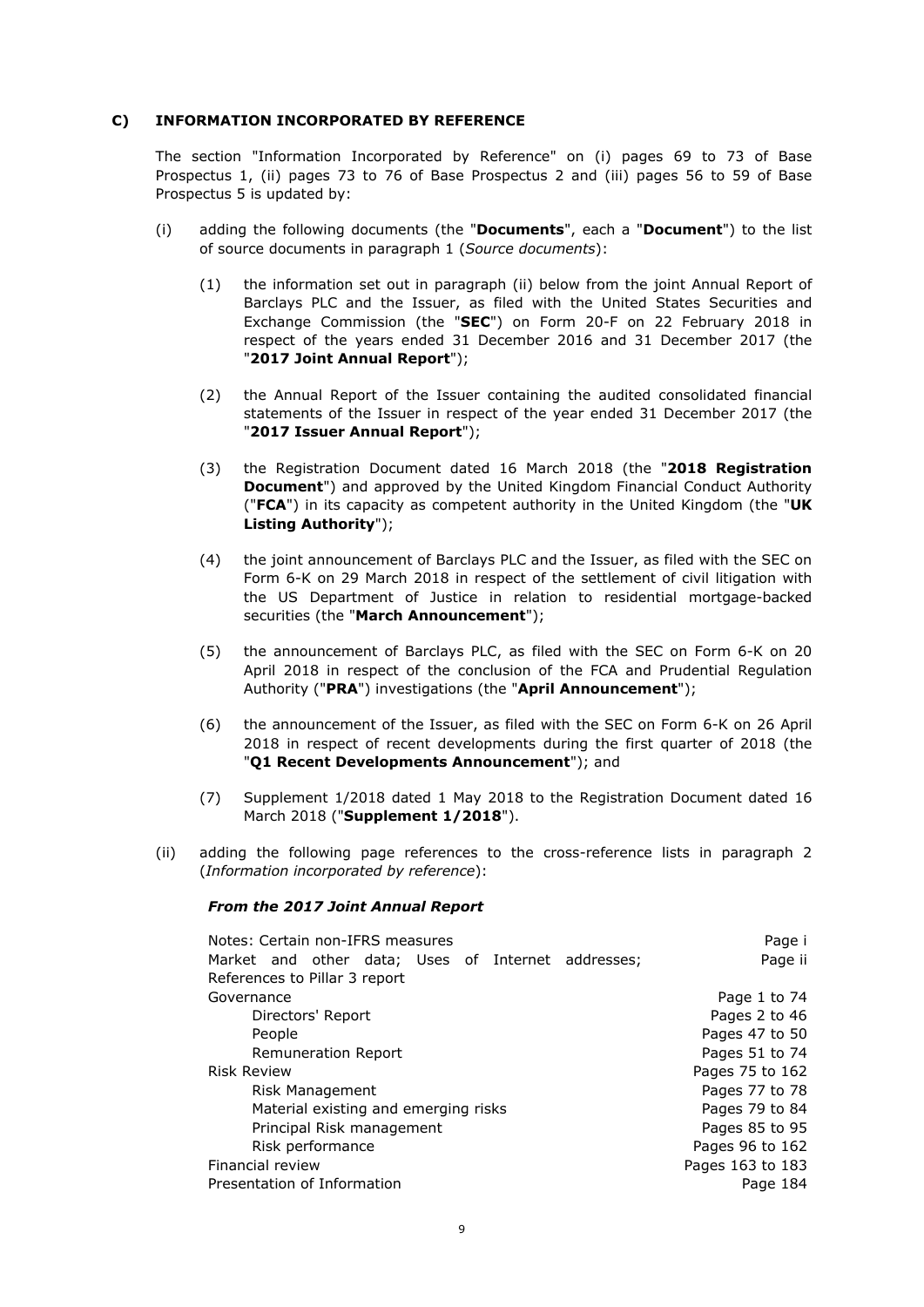| Financial statements (Barclays PLC)                            | Pages 185 to 271     |
|----------------------------------------------------------------|----------------------|
| Report of Independent Registered Public Accounting             | Pages 186 to 187     |
| Firm                                                           |                      |
| Consolidated financial statements                              | Pages 188 to 194     |
| Notes to the financial statements                              | Pages 195 to 271     |
| Additional shareholder information                             | Pages 272 to 281     |
| <b>Additional Information</b>                                  | Pages 282 to 300     |
| Barclays' approach to managing risks                           | Pages 301 to 361     |
| Additional financial disclosure (unaudited)                    | Pages 362 to 385     |
| Independent Registered Public Accounting Firm's Report         | Pages 386 to 387     |
| (Barclays Bank PLC)                                            |                      |
| Barclays Bank PLC                                              | Pages 388 to 390     |
| Barclays Bank PLC Data                                         | Pages 391 to 408     |
| Additional financial data                                      | Pages 409 to 410     |
| Glossary of terms                                              | Pages 411 to 432     |
| <b>From the 2017 Issuer Annual Report</b>                      |                      |
| <b>Strategic Report</b>                                        | Pages 2 to 39        |
| Governance                                                     |                      |
| Directors' report                                              | Pages 41 to 43       |
| Directors and Officers                                         | Page 44              |
| People                                                         | Pages 45 to 48       |
| <b>Risk review</b>                                             |                      |
| Material existing and emerging risks                           | Pages 55 to 61       |
| Risk management                                                | Pages 62 to 75       |
| Risk performance                                               |                      |
| Credit risk                                                    | Pages 76 to 96       |
| Market risk                                                    | Pages 97 to 99       |
| Treasury and Capital risk - Liquidity                          | Pages 101 to 114     |
| Treasury and Capital risk - Capital                            | Pages 115 to 116     |
| Treasury and Capital risk - Interest rate risk                 | Pages 117 to 119     |
| Operational risk                                               | Pages 120 to 121     |
| Model risk                                                     | Page 122             |
| Conduct risk                                                   | Page 123             |
| Reputation risk                                                | Page 124             |
| Legal risk                                                     | Page 125             |
| Supervision and regulation                                     | Pages 126 to 134     |
| <b>Financial review</b>                                        |                      |
| Performance measures                                           | Page 136             |
| Consolidated summary income statement                          | Page 137             |
| Income statement commentary                                    | Page 138             |
| Consolidated summary balance sheet<br>Balance sheet commentary | Page 139<br>Page 140 |
| Analysis of results by business                                | Pages 141 to 148     |
| Non-IFRS performance measures                                  | Page 149             |
| Presentation of Information                                    | Pages 150 to 152     |
| <b>Financial statements</b>                                    |                      |
| Independent Auditor's report                                   | Pages 154 to 162     |
| <b>Consolidated financial statements</b>                       |                      |
| Consolidated income statement                                  | Page 163             |
| Consolidated statement of comprehensive income                 | Page 164             |
| Consolidated balance sheet                                     | Page 165             |
| Consolidated statement of changes in equity                    | Pages 166 to 167     |
| Consolidated cash flow statement                               | Pages 168 to 169     |
| Notes to the financial statements                              | Pages 170 to 268     |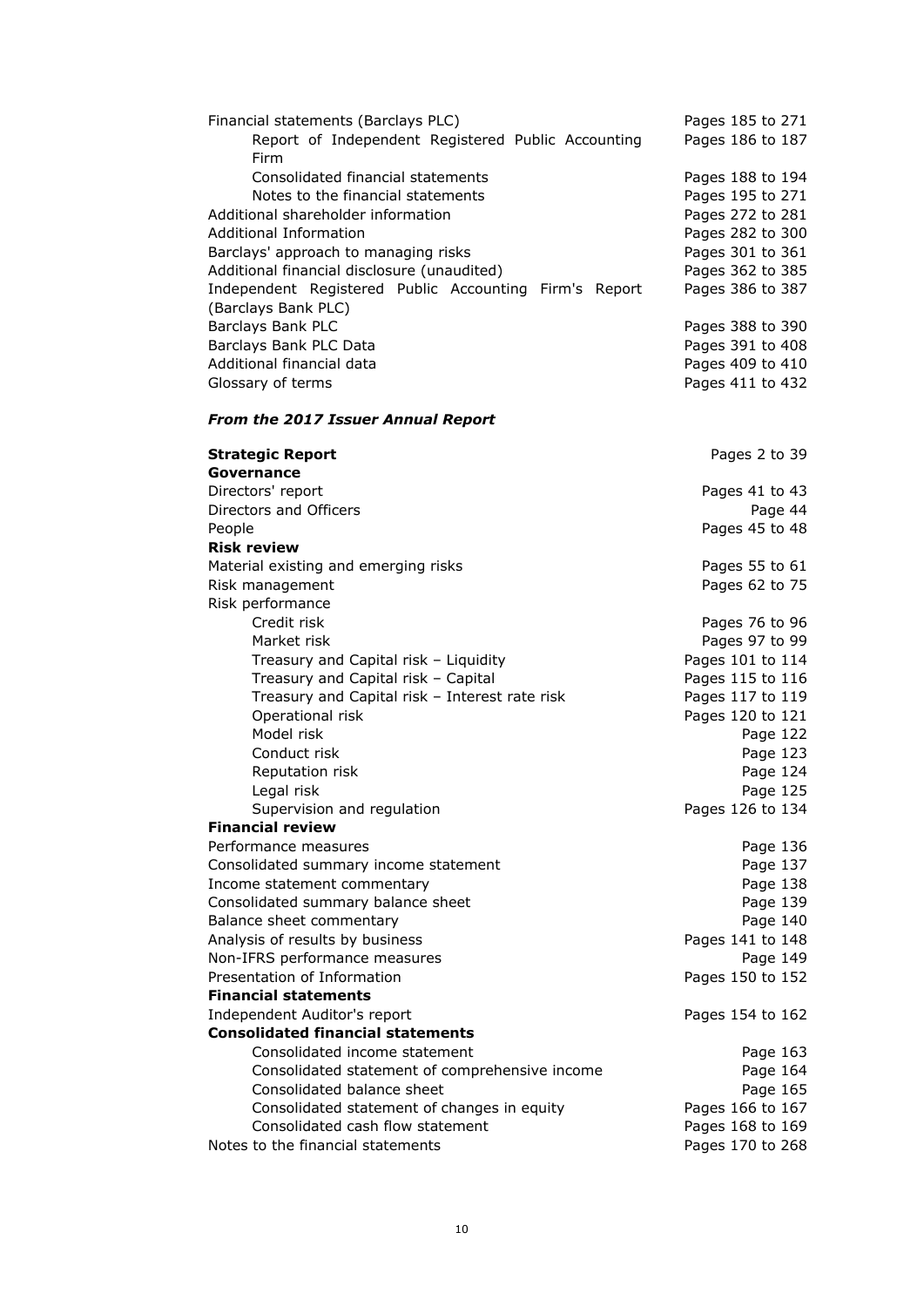## *From the 2018 Registration Document*

| Risk Factors<br>The Issuer and the Group<br>The unaudited pro forma condensed consolidated financial<br>information of the Issuer and its subsidiaries (the "Pro<br><b>Forma Financial Information")</b> | Pages 3 to 17<br>Pages 22 to 24<br>Pages 25 to 28 |
|----------------------------------------------------------------------------------------------------------------------------------------------------------------------------------------------------------|---------------------------------------------------|
| Explanatory Notes to the Pro Forma Financial Information<br>Accountant's Report on the Pro Forma Financial Information<br>(the "Accountant's Report")                                                    | Pages 29 to 30<br>Pages 31 to 32                  |
| <b>From the March Announcement</b>                                                                                                                                                                       |                                                   |
| Exhibit 99.1 - Barclays reaches settlement with United<br><b>States Department of Justice in relation to Residential</b><br><b>Mortgage-Backed Securities</b>                                            | Page 4                                            |
| <b>From the April Announcement</b>                                                                                                                                                                       |                                                   |
| Exhibit 99.1 - FCA and PRA conclude investigations<br>into Jes Staley and Barclays                                                                                                                       | Page 4                                            |
| <b>From the Q1 Recent Developments Announcement</b>                                                                                                                                                      |                                                   |
| <b>Exhibit 99.1 - Recent Developments</b>                                                                                                                                                                | Page 4                                            |
| <b>From Supplement 1/2018</b>                                                                                                                                                                            |                                                   |
| The Issuer and the Group                                                                                                                                                                                 | Pages 1 to 4                                      |

Only information listed in the cross-reference lists above is incorporated by reference into the Base Prospectuses.

For the purposes of the prospectus rules made under Section 73A of the FSMA and each of the above listed Base Prospectuses, the information incorporated by reference, either expressly or implicitly, into each Document does not form part of any of the above listed Base Prospectuses. Information in each Document which is not incorporated by reference into each of the Base Prospectuses is either not relevant for investors or is covered elsewhere in each such Base Prospectus.

(iii) deleting the following page references from the cross-reference lists in paragraph 2 (*Information incorporated by reference*):

## *From the Registration Document*

Risk Factors Pages 3 to 20<br>
The Issuer and the Group extra and the Group extra and the Group extra and the Group extra and the Group extra and the Group extra and the Group extra and the Group extra and the Group extra and The Issuer and the Group

- (iv) amending the page reference relating to 'Consolidated statement of changes in equity' under the heading '*From the 2016 Issuer Annual Report*' in the cross-reference lists in paragraph 2 (*Information incorporated by reference*) so that it shall now read "Pages 193 to 195" instead of "Pages 193 to 194".
- (v) deleting the row relating to 'Statement of changes in equity' under the heading '*From the 2016 Issuer Annual Report*' in the cross-reference lists in paragraph 2 (*Information incorporated by reference*) in its entirety.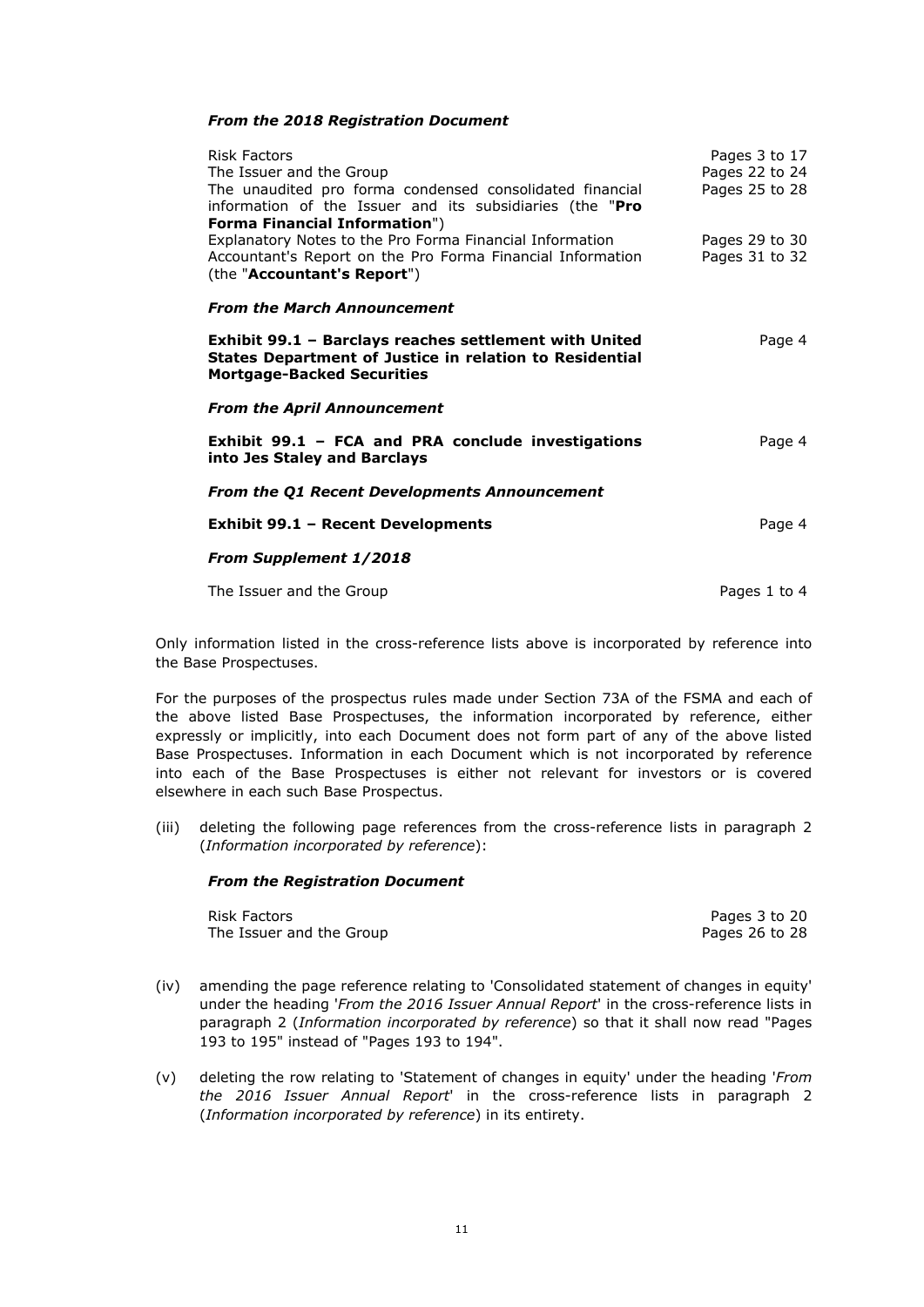## **D) IMPORTANT LEGAL INFORMATION**

The section entitled "Important Legal Information" on (i) pages 317 to 321 of Base Prospectus 1, (ii) pages 355 to 360 of Base Prospectus 2 and (iii) pages 109 to 113 of Base Prospectus 5 is updated by deleting the second paragraph under the heading 'Ratings' on (i) pages 318 to 319 of Base Prospectus 1, (ii) pages 356 to 357 of Base Prospectus 2 and (iii) pages 109 to 110 of Base Prospectus 5 in its entirety and replacing it with the following (notwithstanding that any footnotes in such paragraph of each Base Prospectus shall apply *mutatis mutandis* as set out therein):

"As of the date of this Base Prospectus, the short-term unsecured obligations of the Issuer are rated A-1 by Standard & Poor's, P-1 by Moody's, and F1 by Fitch and the unsecured unsubordinated long-term obligations of the Issuer are rated A by Standard & Poor's, A2 by Moody's, and A by Fitch."

### **E) GENERAL INFORMATION**

The section entitled "General Information" on (i) pages 322 to 325 of Base Prospectus 1, (ii) pages 361 to 365 of Base Prospectus 2 and (iii) pages 114 to 118 of Base Prospectus 5 is updated by:

(i) In respect of each Base Prospectus, deleting the information under "Significant Change Statement" on (i) page 322 of Base Prospectus 1, (ii) page 361 of Base Prospectus 2 and (iii) page 114 of Base Prospectus 5 and in each case replacing it with the following:

"Save as disclosed under paragraph (v) of the section entitled 'The Issuer and the Group' on pages 3 to 4 of Supplement 1/2018, there has been no significant change in the financial or trading position of the Bank Group since 31 December 2017."

(ii) In respect of each Base Prospectus, deleting the information under "Material Adverse Change Statement" on (i) page 322 of Base Prospectus 1, (ii) page 361 of Base Prospectus 2 and (iii) page 114 of Base Prospectus 5 and in each case replacing it with the following:

"There has been no material adverse change in the prospects of the Issuer since 31 December 2017."

(iii) In respect of each Base Prospectus, deleting the information set out under "Legal Proceedings" on (i) page 322 of Base Prospectus 1, (ii) page 361 of Base Prospectus 2 and (iii) page 114 of Base Prospectus 5 and in each case replacing it with the following:

"Save as disclosed under (i) Note 27 (*Provisions*), Note 29 (*Legal, competition and regulatory matters*) to the consolidated financial statements of Barclays PLC on pages 237 to 238 and pages 239 to 247, respectively, of the 2017 Joint Annual Report, (ii) the March Announcement and (iii) the April Announcement, there are no governmental, legal or arbitration proceedings (including any such proceedings which are pending or threatened of which the Issuer is aware), which may have or have had during the 12 months preceding the date of this Base Prospectus, a significant effect on the financial position or profitability of the Issuer and/or the Bank Group."

(iv) In respect of each Base Prospectus, inserting a new paragraph entitled "Pro Forma Financial Information" at the end of the "General Information" section on (i) page 325 of Base Prospectus 1, (ii) page 365 of Base Prospectus 2 and (iii) page 118 of Base Prospectus 5 as follows: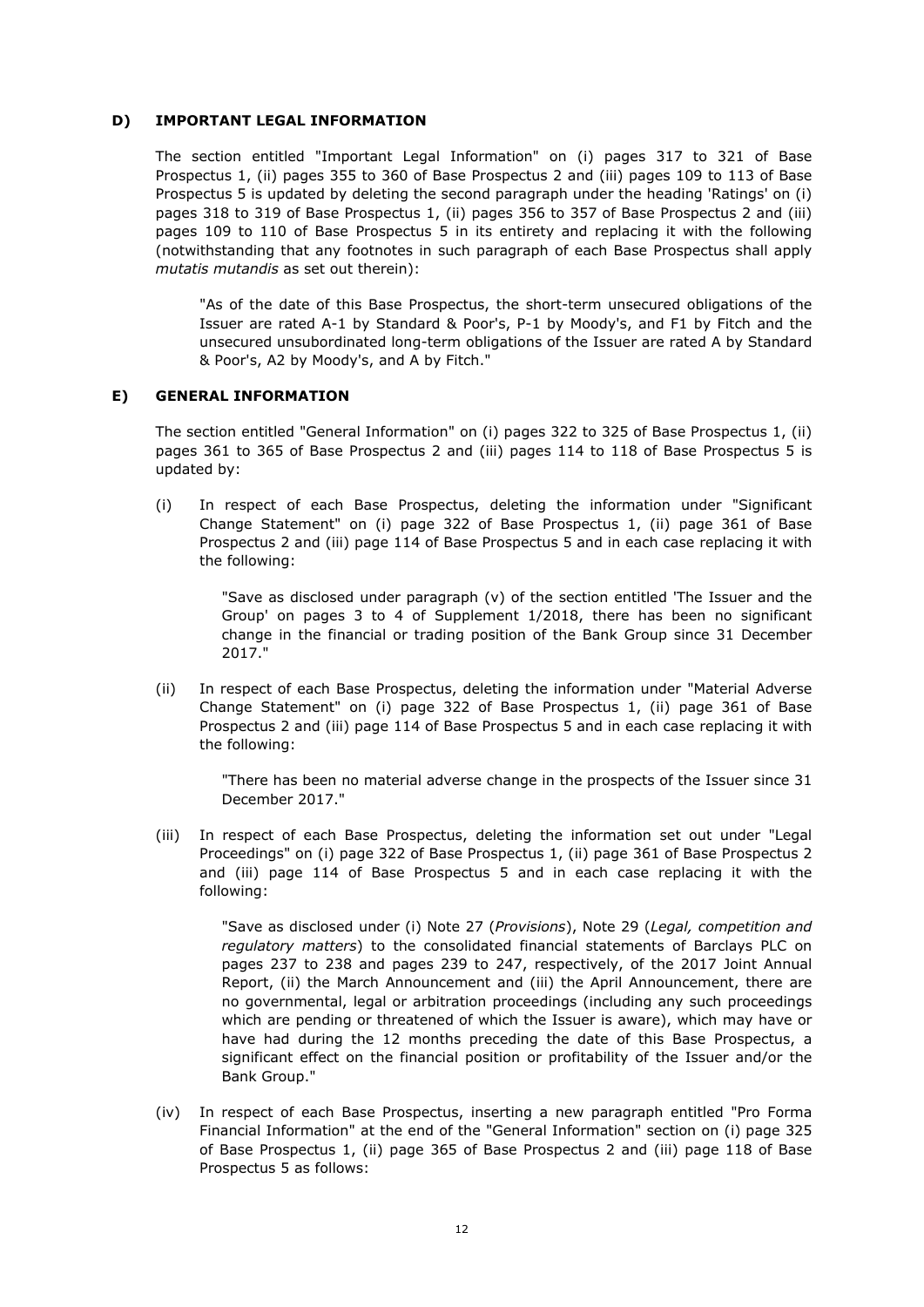## "**Pro Forma Financial Information**

For the purposes of Prospectus Rule 5.5.4R (2)(f) KPMG LLP is responsible for the Accountant's Report as part of this Base Prospectus and has, in the Accountant's Report, declared that it has taken all reasonable care to ensure that the information contained in the Accountant's Report is, to the best of its knowledge, in accordance with the facts and contains no omission likely to affect its import. This statement is included in the Accountant's Report in compliance with paragraph 7 of Annex II of the Prospectus Regulation (Regulation (EC) No 809/2004 of 29 April 2004).

KPMG LLP has given, and not withdrawn, its written consent to the incorporation by reference in this Base Prospectus of the Accountant's Report in the form and context in which it is incorporated."

To the extent that there is any inconsistency between (a) any statement in this Prospectus Supplement (in relation to any Base Prospectus) and (b) any other statement in, or incorporated by reference in any Base Prospectus, the statements in (a) above shall prevail.

The 2017 Joint Annual Report, the 2017 Issuer Annual Report, the March Announcement, the April Announcement and the Q1 Recent Developments Announcement may be inspected during normal business hours at the registered office of the Issuer or at https://www.home.barclays/barclaysinvestor-relations/results-and-reports/results.html.

The 2018 Registration Document and Supplement 1/2018 may be inspected during normal business hours at the registered office of the Issuer or at https://www.home.barclays/prospectuses-and-documentation/structuredsecurities/prospectuses.html.

Investors should be aware of their rights under Section 87Q(4) to (6) of the Financial Services and Markets Act 2000. Investors who have agreed to purchase or subscribe for Securities before this Prospectus Supplement was published have the right, exercisable within two working days after the date on which this Prospectus Supplement is published, to withdraw their acceptances. This right is exercisable up to, and including 4 May 2018. Investors should contact the distributor from which they agreed to purchase or subscribe the Securities in order to exercise their withdrawal rights.

References to each Base Prospectus shall hereafter mean each such Base Prospectus as supplemented by this Prospectus Supplement. The Issuer has taken all reasonable care to ensure that the information contained in each Base Prospectus, as supplemented by this Prospectus Supplement is, to the best of its knowledge, in accordance with the facts and contains no omission likely to affect its import and accepts responsibility accordingly. Save as disclosed in this Prospectus Supplement, no significant new factor, material mistake or inaccuracy relating to the information included in each Base Prospectus is capable of affecting the assessment of securities issued pursuant to each Base Prospectus has arisen or been noted, as the case may be, since the publication of each Base Prospectus (as supplemented at the date hereof) by the Issuer.

This Prospectus Supplement has been approved by the United Kingdom Financial Conduct Authority, which is the United Kingdom competent authority for the purposes of the Prospectus Directive and the relevant implementing measures in the United Kingdom, as a prospectus supplement issued in compliance with the Prospectus Directive and the relevant implementing measures in the United Kingdom for the purpose of giving information with regard to the issue of securities under the Programme.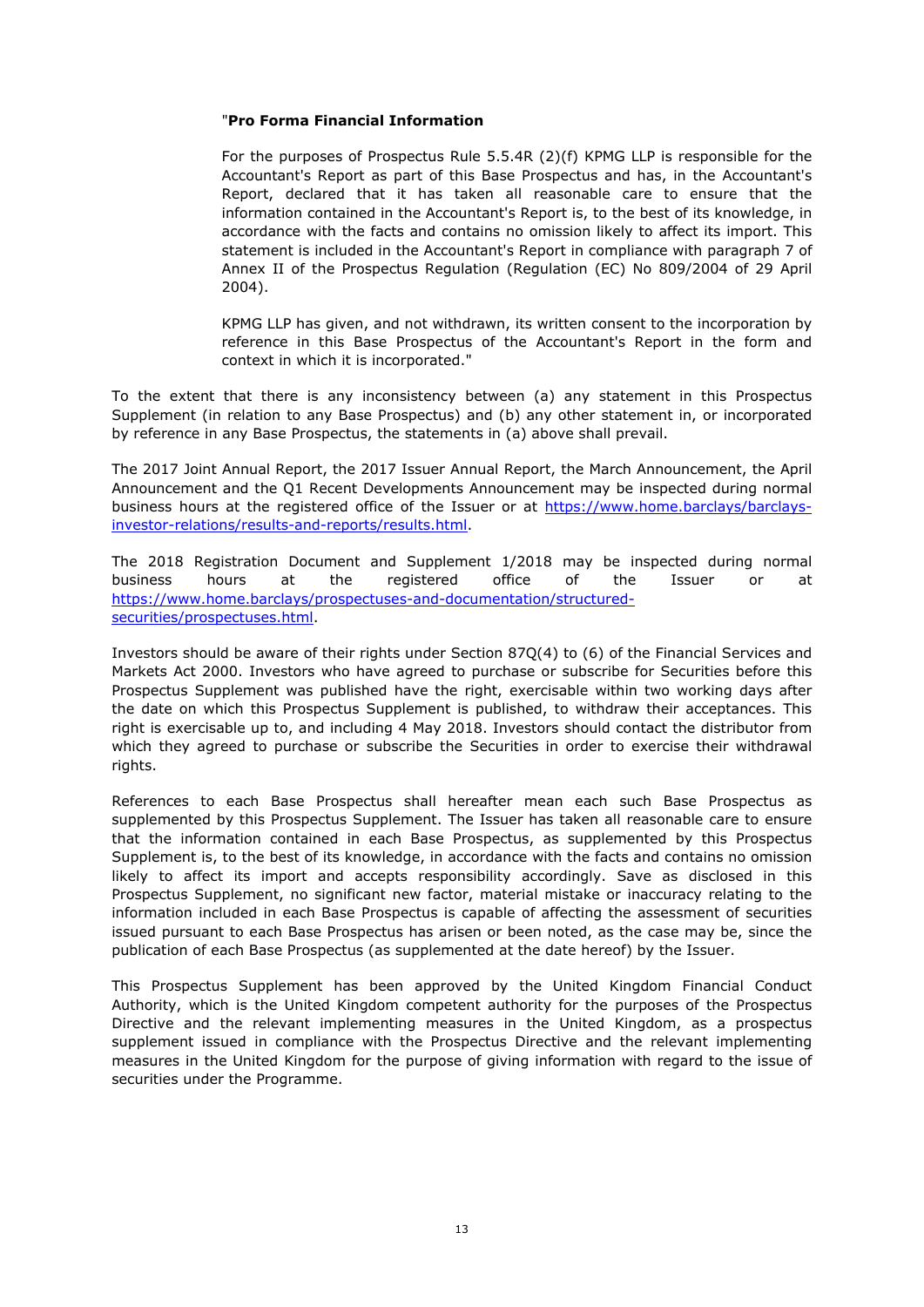

The date of this Prospectus Supplement is 2 May 2018